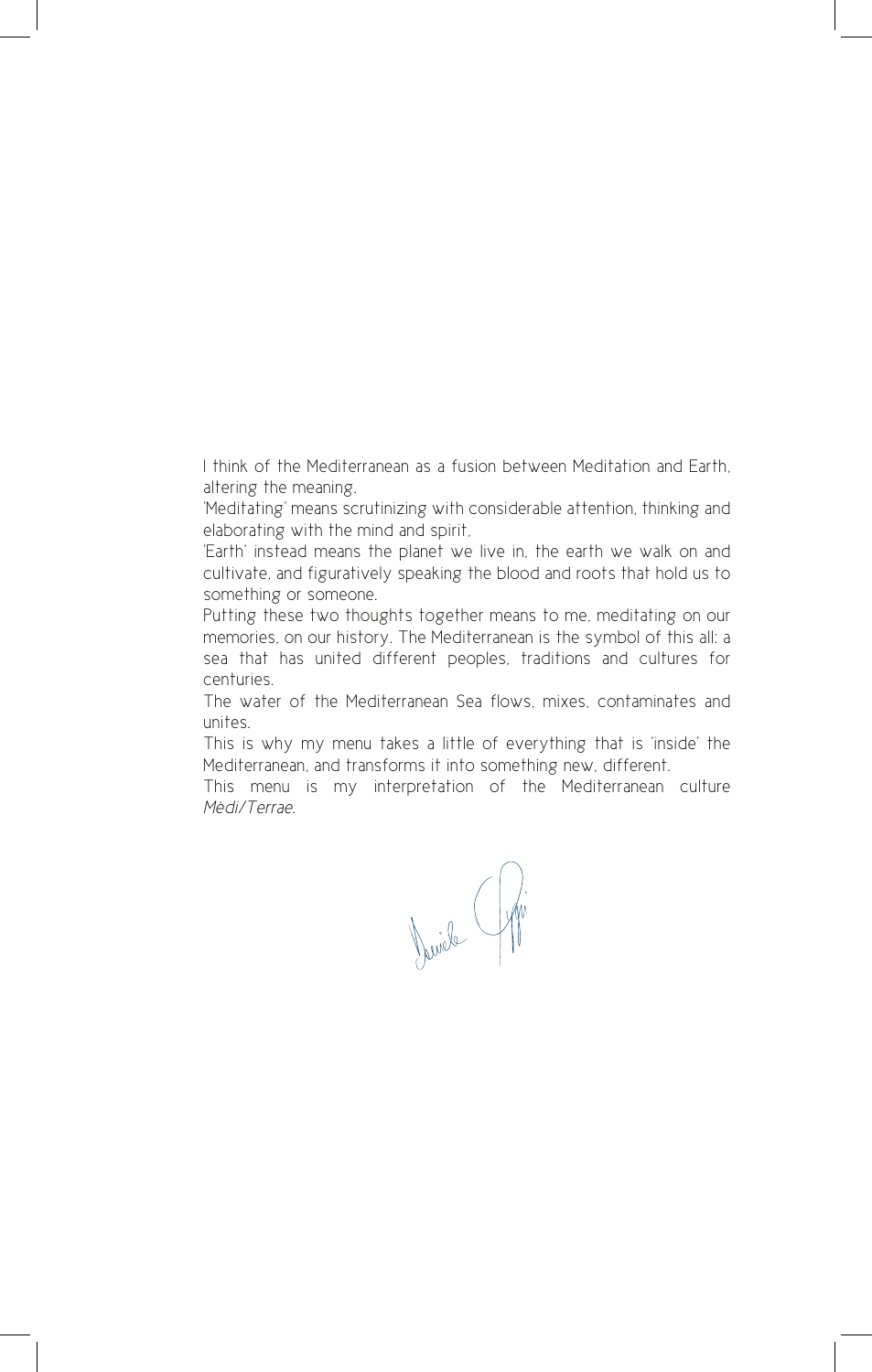Ventricina of red tuna *bread*

Smoked mackerel *plum, oxalis, hibiscus vinegar*

Red prawn *fermented goat milk, oyster, fig leaf oil*

> Spaghetti pasta *chickpea, scampi, rosemary*

> > Paccheri pasta *squid, orange*

Turbot *zucchini leaf, caviar*

> Costantinople *sesame, yogurt*

# Periplo

Pairing



140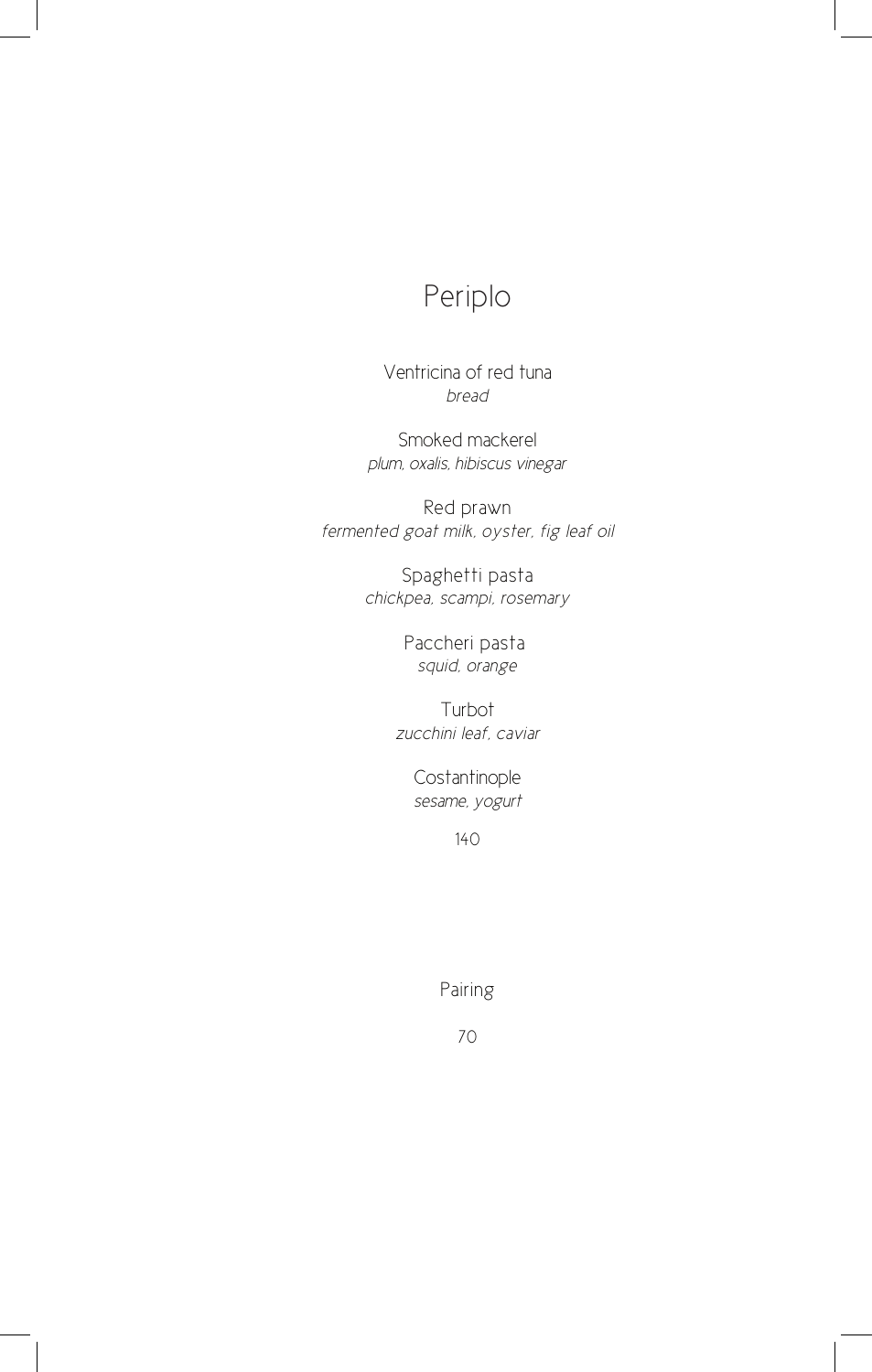Almond ricotta, sea urchin *bread*

Amberjack *lentil, duck liver, hazelnut*

Red mullet *heart of duck, juniper, cherry*

Risotto *buffalo milk serum, oyster, licorice* 

Tortelli pasta *mascarpone cheese, anchovy, citrus*

> Mushroom *sea snail, parsley*

Eel *apricot, mustard*

> Pigeon *scampi*

Cocoa

## Anabasi Catabasi

### Pairing

#### 90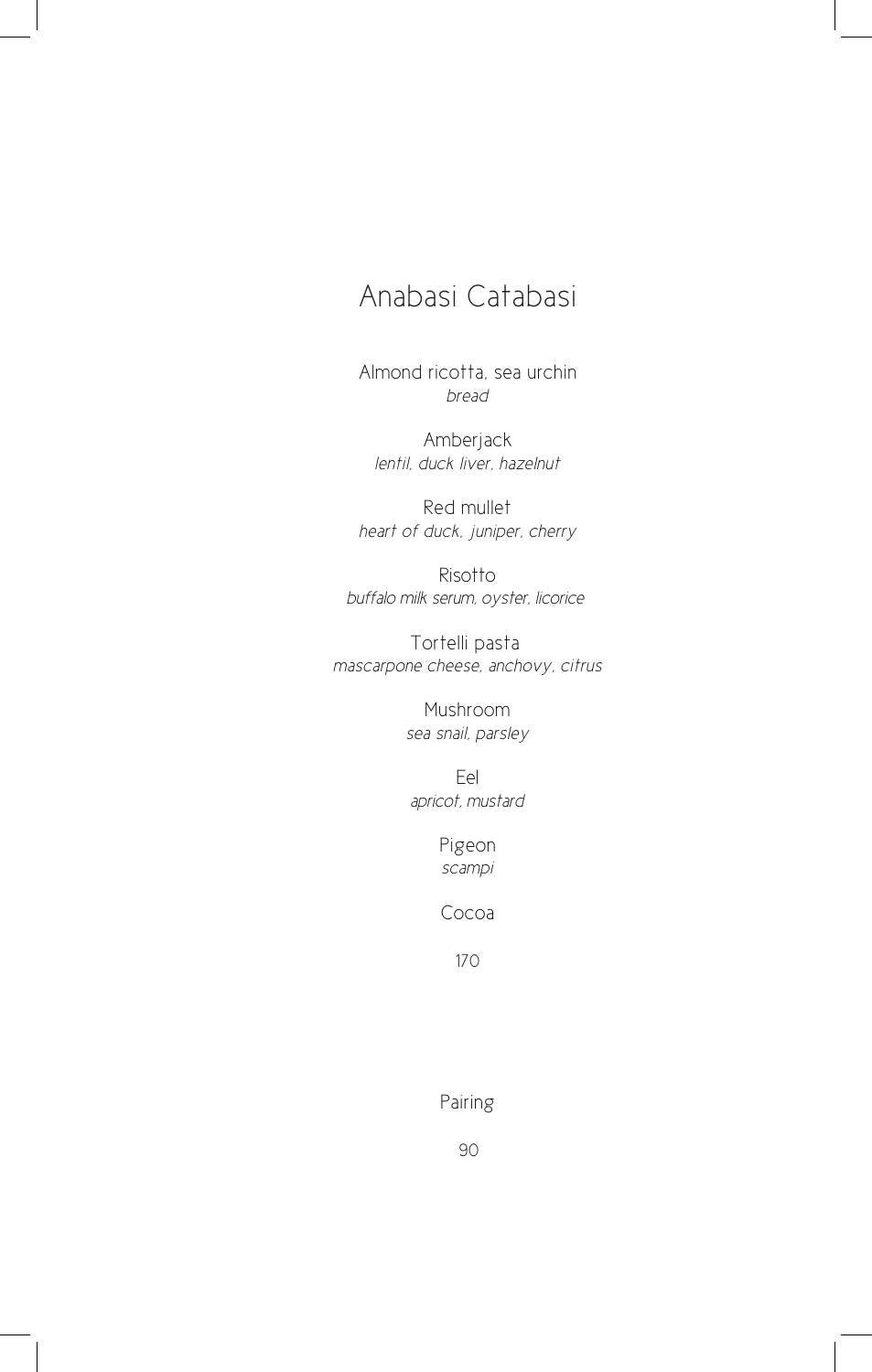# AB Origine

Garum *bread*

Spaghetti pasta  *rosehip, basil*

Jerusalem artichoke

Tortelli pasta *cheese, black pepper, eel, onion*

> Lamb *celeriac, plum*

Mouth of truth *ricotta cheese, sour cherry, laurel*

120

Pairing